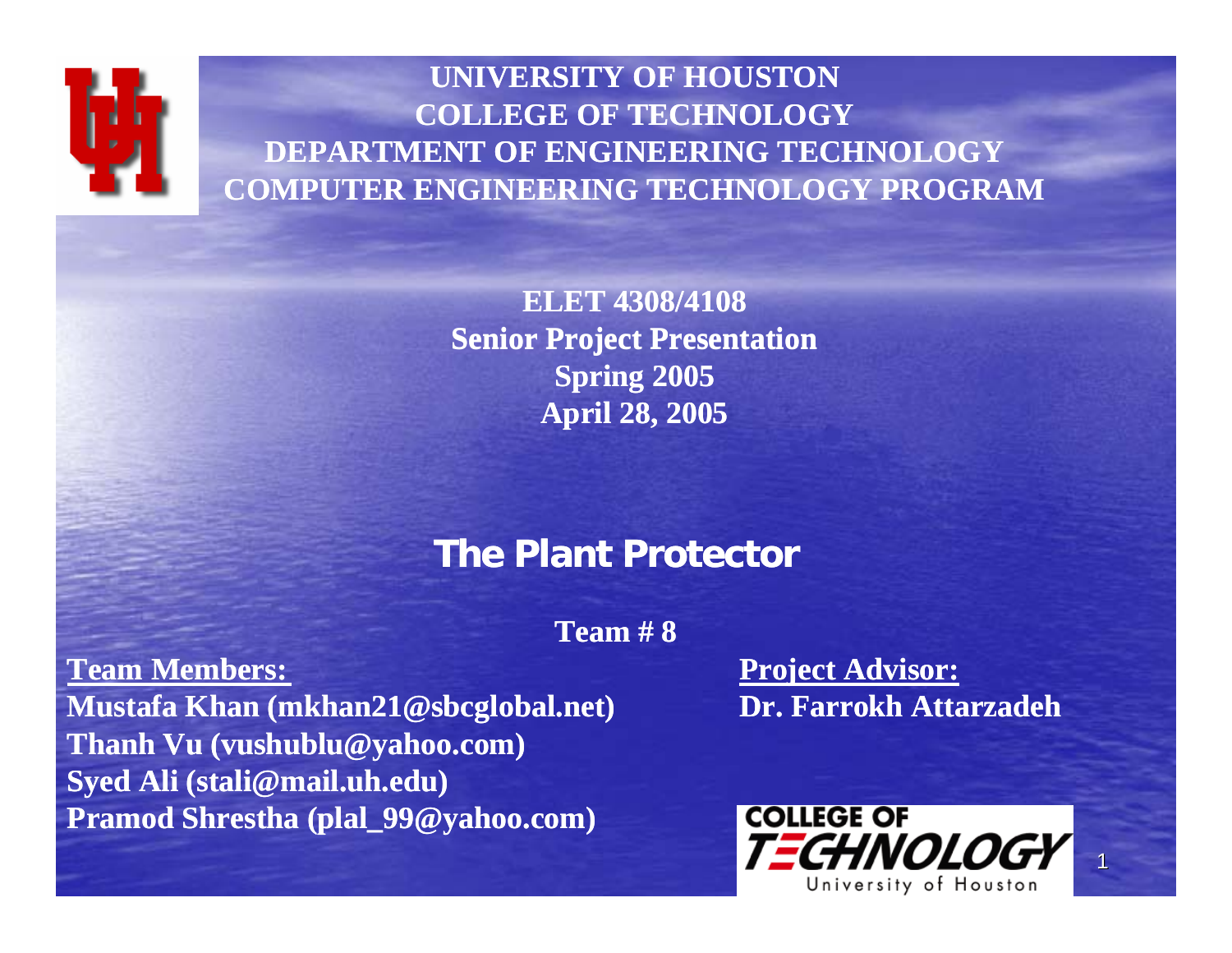## Presentation Outline

 **INTRODUCTION Mustafa KhanBACKGROUND Mustafa Khan PRODUCT REQUIREMENTS** – **Thanh Vu DESIGN ALTERNATIVES**– **Thanh Vu DESIGN SPECIFICATIONS**– **Pramod Shrestha DESIGN DESCRIPTION**– **Pramod Shrestha**• **CONSTRUCTION DETAILS**– **Thanh Vu COSTS**– **Syed Ali**  $\blacksquare$  **CONCLUSIONS**–**Mustafa Khan**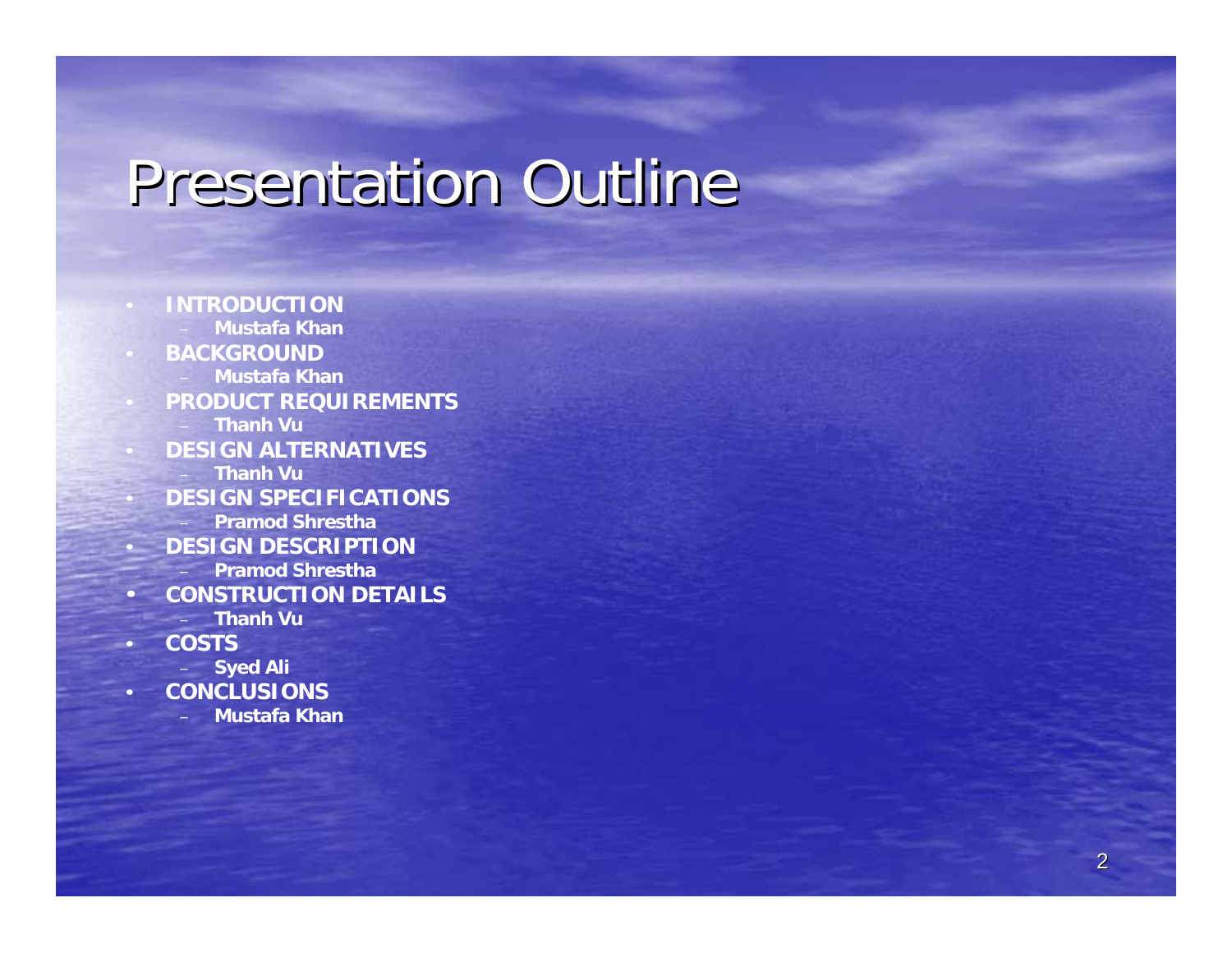## INTRODUCTION

- $\hspace{0.5pt}$ According to Organic Gardening, when outdoor temperatures fall below 30 degrees F, plants are not safe outdoors. However, for demonstration purposes the program is setup to initialize retraction when temperature falls below 20 degrees C and come back out at 28 degrees C.
- The Plant Protector has been built so it can help plant owners safely keep their expensive and sensitive plants out in the freezing weather.
- The Plant Protector is powered by a 12Volt DC Window Regulator motor.
- •The project has been built and will use the Atmel 8051 microcontroller which will be activated upon change in temperature read by the DS1620 Temperature Controller.
- The project was divided into three main parts: Mechanical/Hardware/Software and was integrated together at the end upon completion of both parts.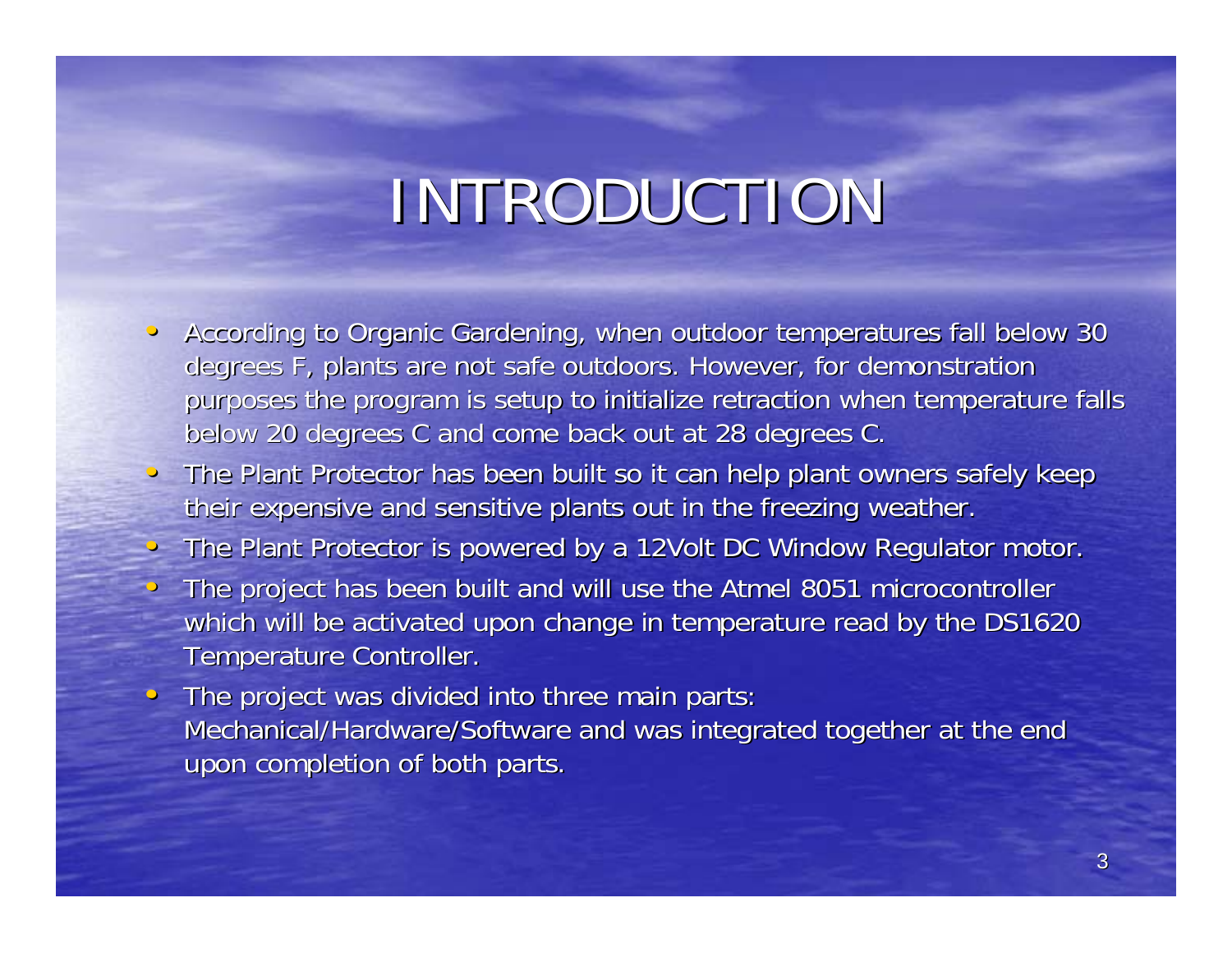## Background

- $\bigcirc$ After researching the market, Team 8 found nothing exactly like The Plant Protector out in the market.
- •Team 8 set three basic requirements for the completion of the project. The project has to be:
	- 1. Inexpensive
		- -- To attract customers looking for a bargain.
	- 2. Dependable 2. Dependable
		- So the customer will be satisfied with their purchase.
	- 3. Efficient
		- -- So the customer can keep their plants safe and and the project performs its tasks properly.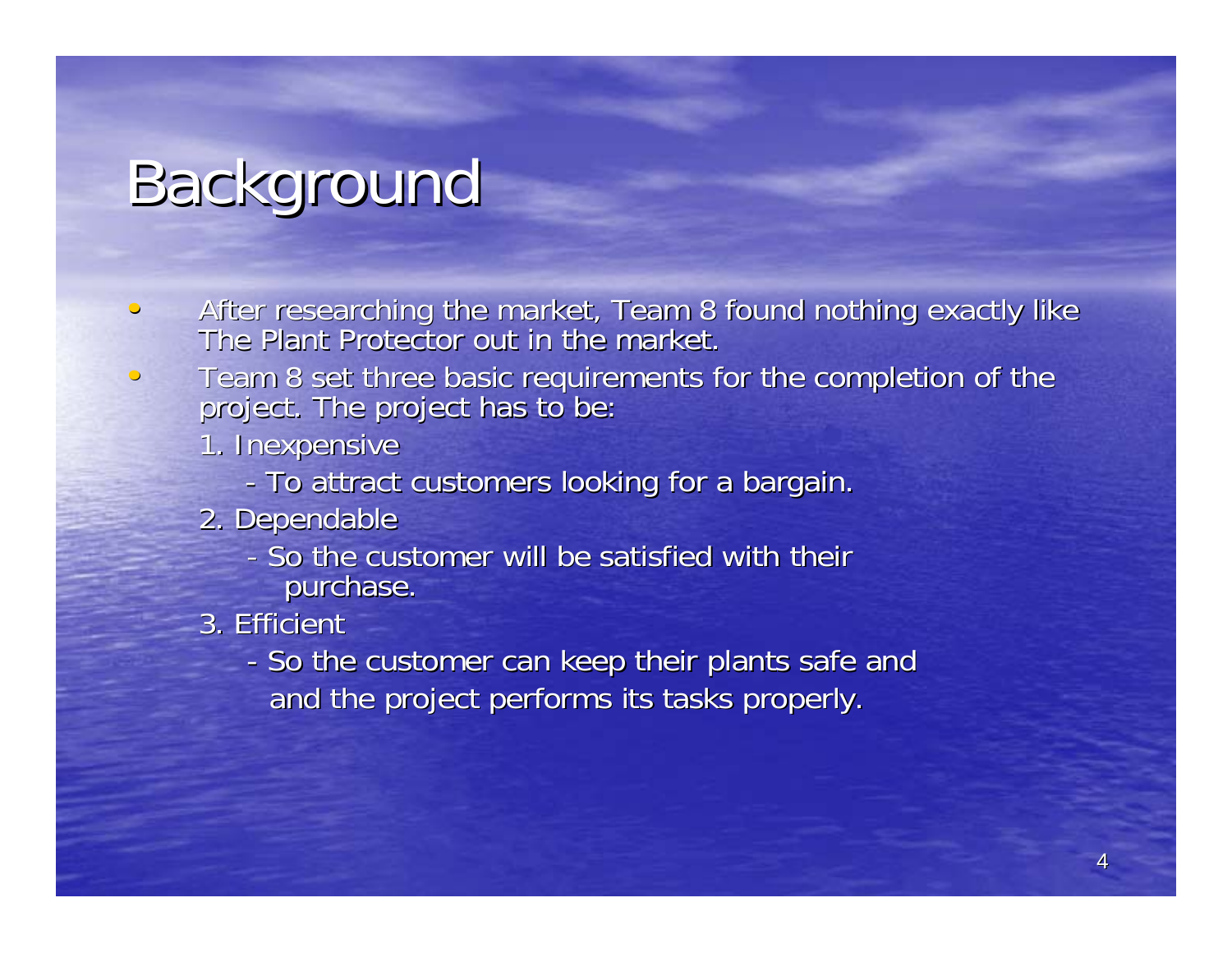## Background (cont..)

**Problems encountered Problems encountered**

• Ineffectiveness of the gear motor

Type of door which will be used

How the door will open/close

 $\Box$ 

 $\subset$ 

Running the motor with switched polarities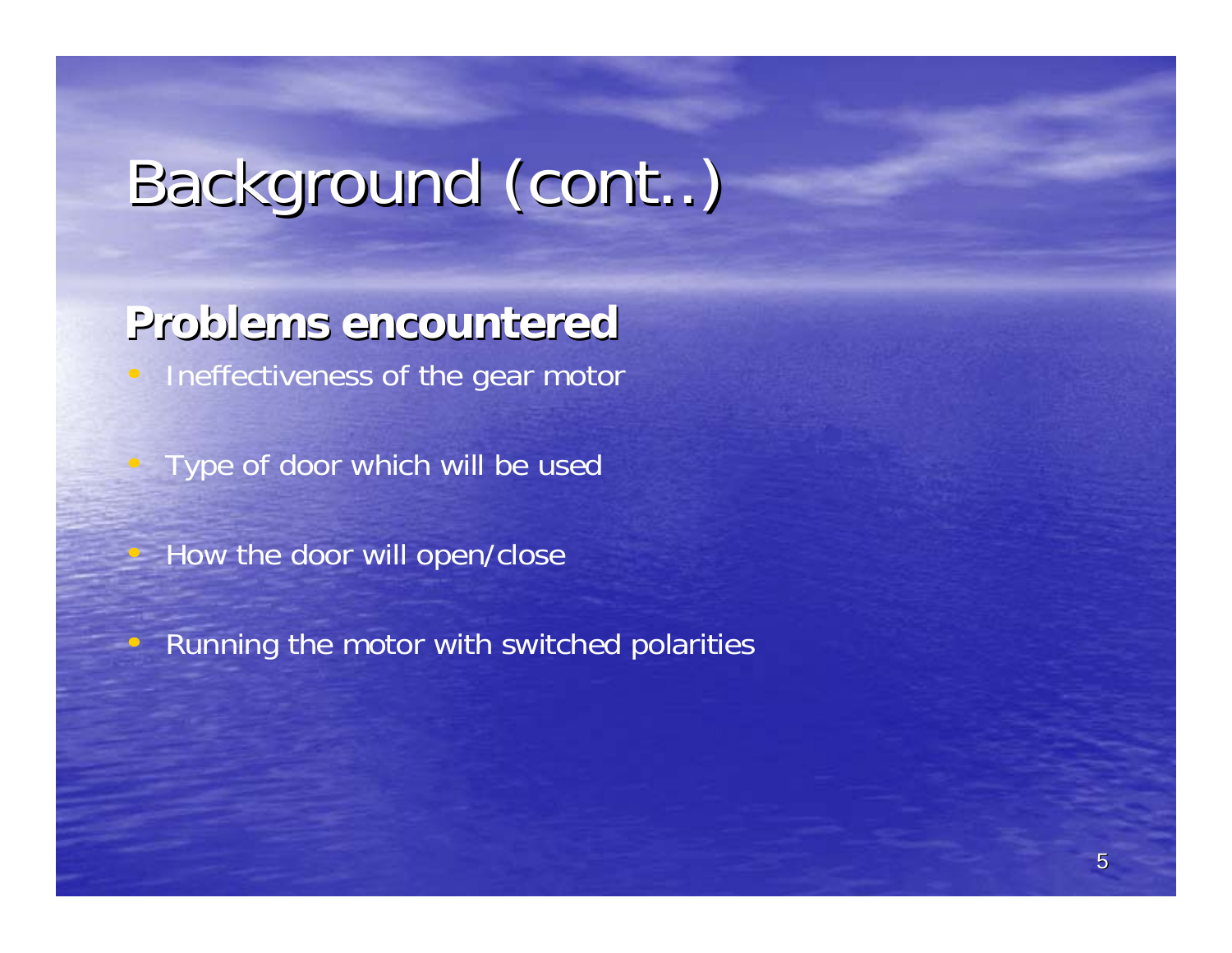### **PRODUCT REQUIREMENTS PRODUCT REQUIREMENTS**

### **Mechanical Design**

- 2'x2'x2' Wooden enclosure frame to house the plant.
- $\bullet$ Plexiglass top (2'x2') to let light in
- 19'x19' flowerbed which is able to slide in and out through the use of cabinet rails that are mounted inside the enclosure.
- A 12V window motor with an attached pulley system to power the operation of the flowerbed.
- A split front door design that will open when the flowerbed slides out, and close when the flowerbed reverses.
- $\mathbb C$ Bungee cords attached to the bottom of flowerbed to help retract the front doors when the bed slides inside.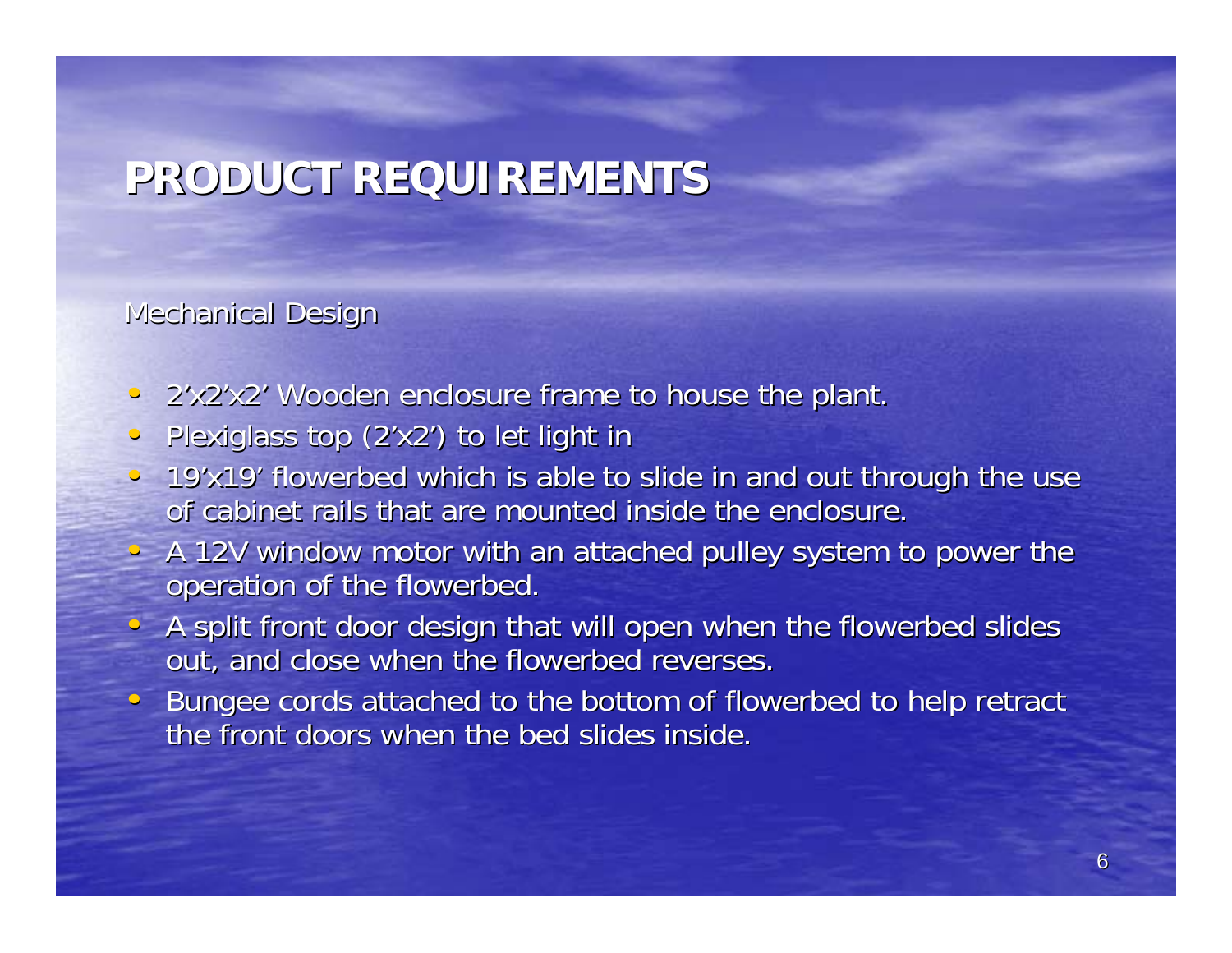

### Wooden enclosure



Mechanical Design



Plexiglass top



Window motor w/ pulley system

### Bungee cord

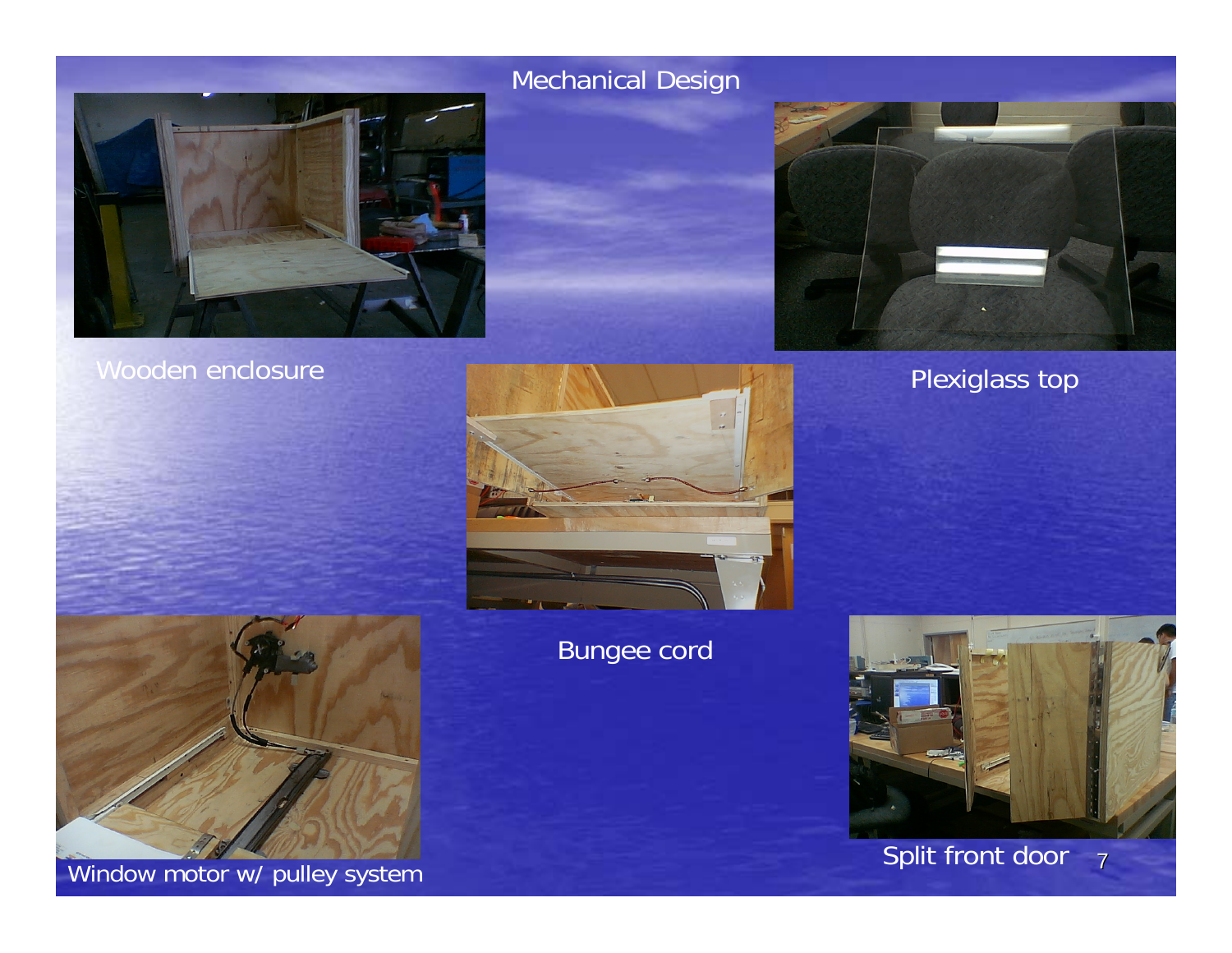## Product Requirements (cont..)

#### **Hardware & Software Hardware & Software**

Amtel AT89C51ED2 Microcontroller use to control all the functions of the components listed below: components listed below:

- A DS 1620 digital temperature sensor (See Figure 1)
- A LCD screen to display current temperature (See Figure 1)
- Custom built circuit board to interface with ATMEL 89C51 microcontroller, a motor and A digital temperature sensor (See Figure 2)
- Circuit board consists with two DPDT 5 Volt DC relay and two IRFU024N Power MOSFET (See Figure 3)
- 12V dc battery (See Figure 4)
- Custom written C language program. This program is written using Micro-IDE SDCC compiler. Compiled on windows ME operating system.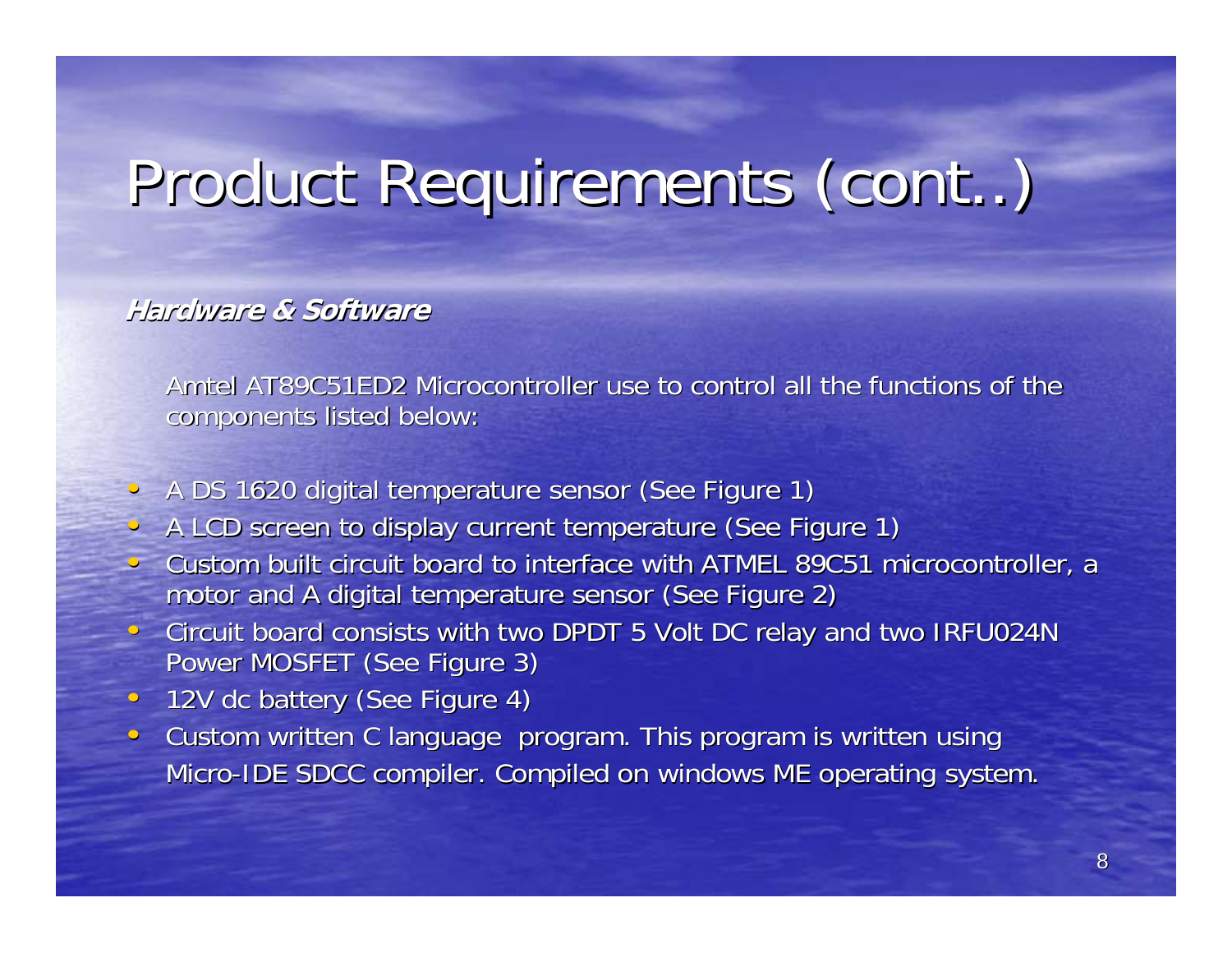





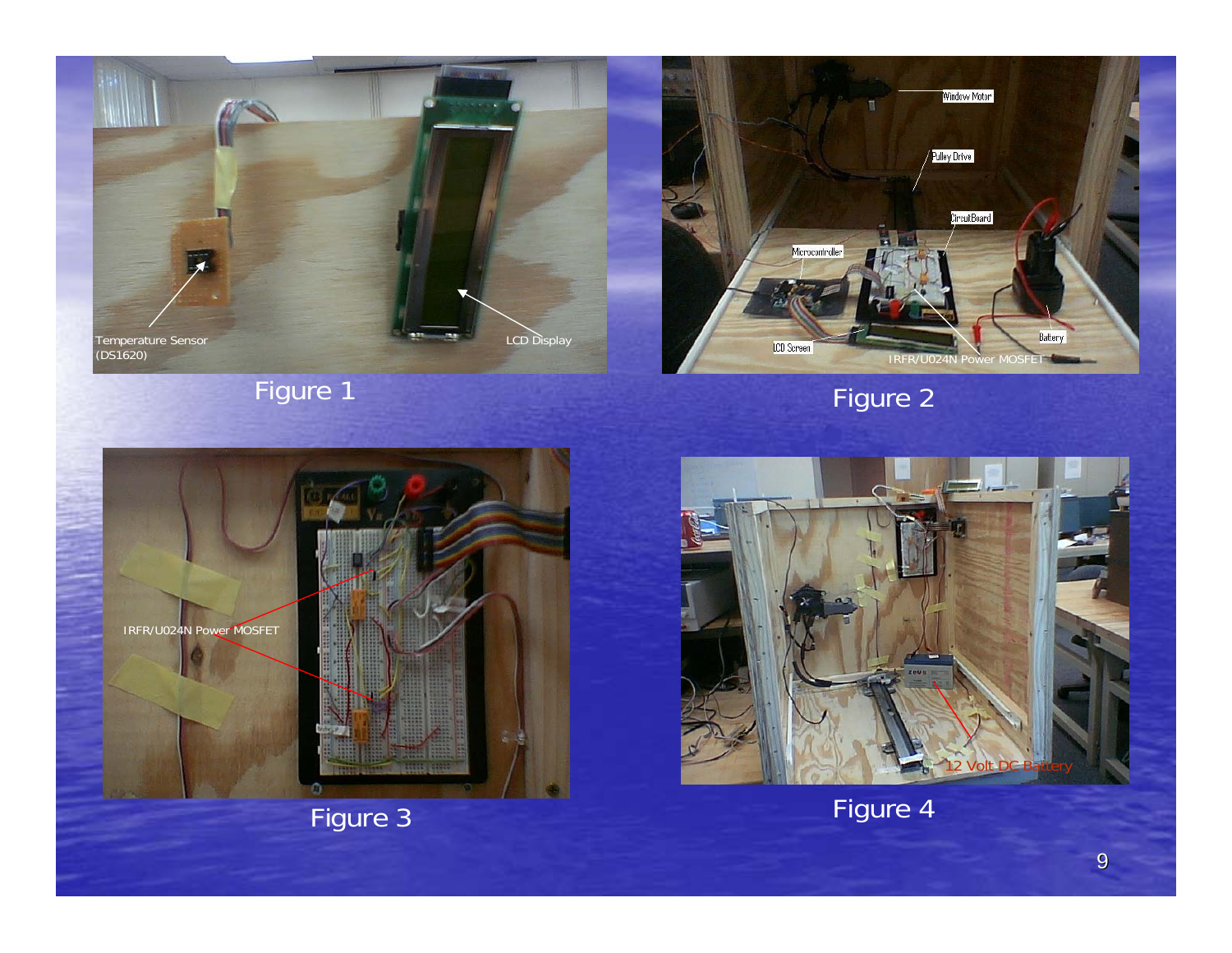## Design Alternatives

Since the team had several design requirements to meet (mechanical/hardware/software), it was in the best interest to choose a simple mechanical design that would also provide the best functionality for the Plant Protector.

- •• By doing this, the team was able to "not" complicate the electrical design and keep the software code to a bare minimum.
- $\blacktriangleright$  It also gave the team amble amount of time to construct, and troubleshoot any problems in the design process of the Plant Protector.
- This would yield to a prototype unit that would be durable, reliable, cost effective, and open for new upgrades/modifications.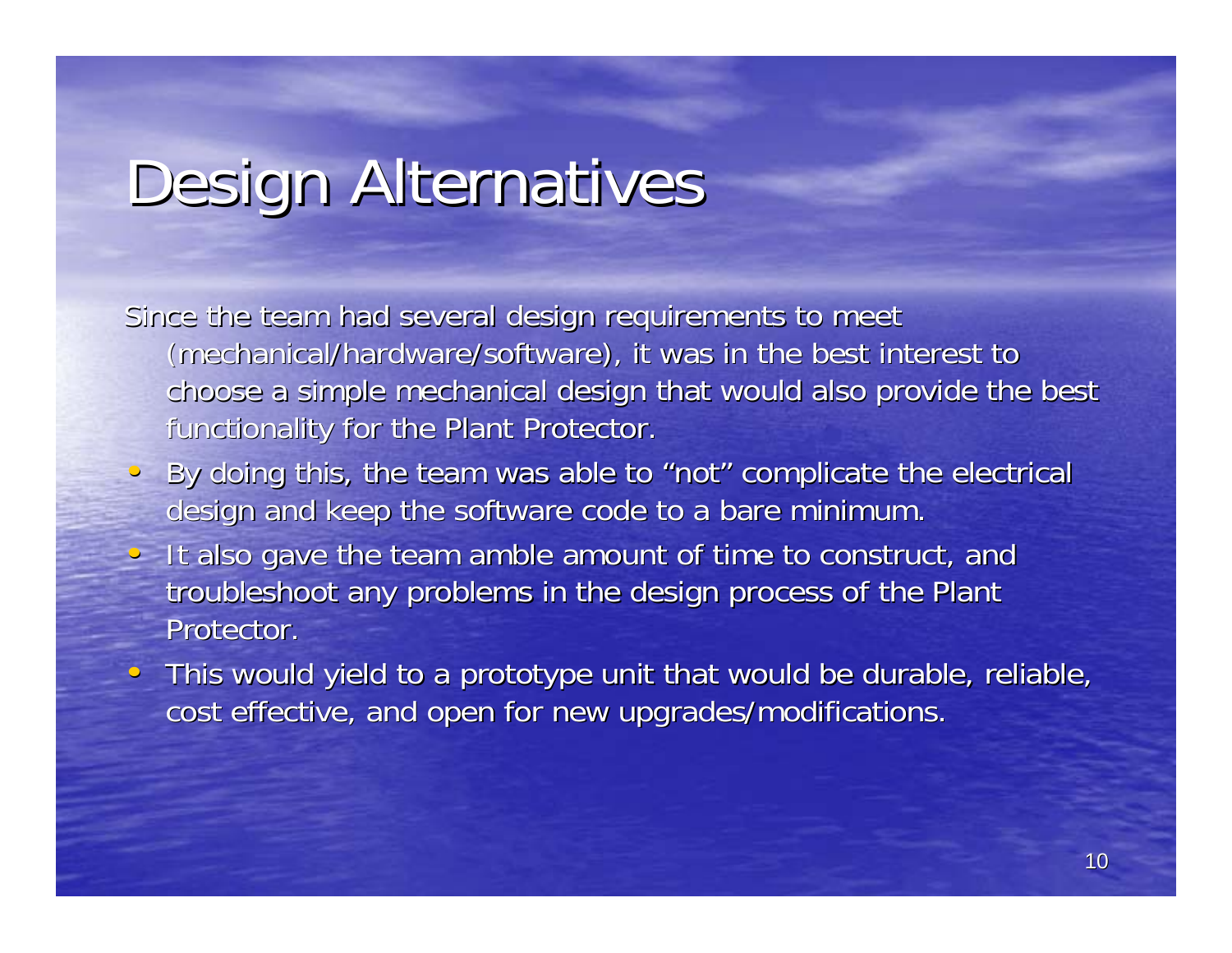## Design Alternatives (cont..)

Listed below are some alternatives the team took into consideration but not implemented.

- •Flowerbed to be powered by 2 dc gear motors
- •1 front panel door that would open and close and also powered by 2 gear motor.
- Use of analog temperature sensor instead of digital sensor.
- Use of single pole double throw 5 volt dc relay instead of double pole double throw 5 volt dc relay with power MOSFET.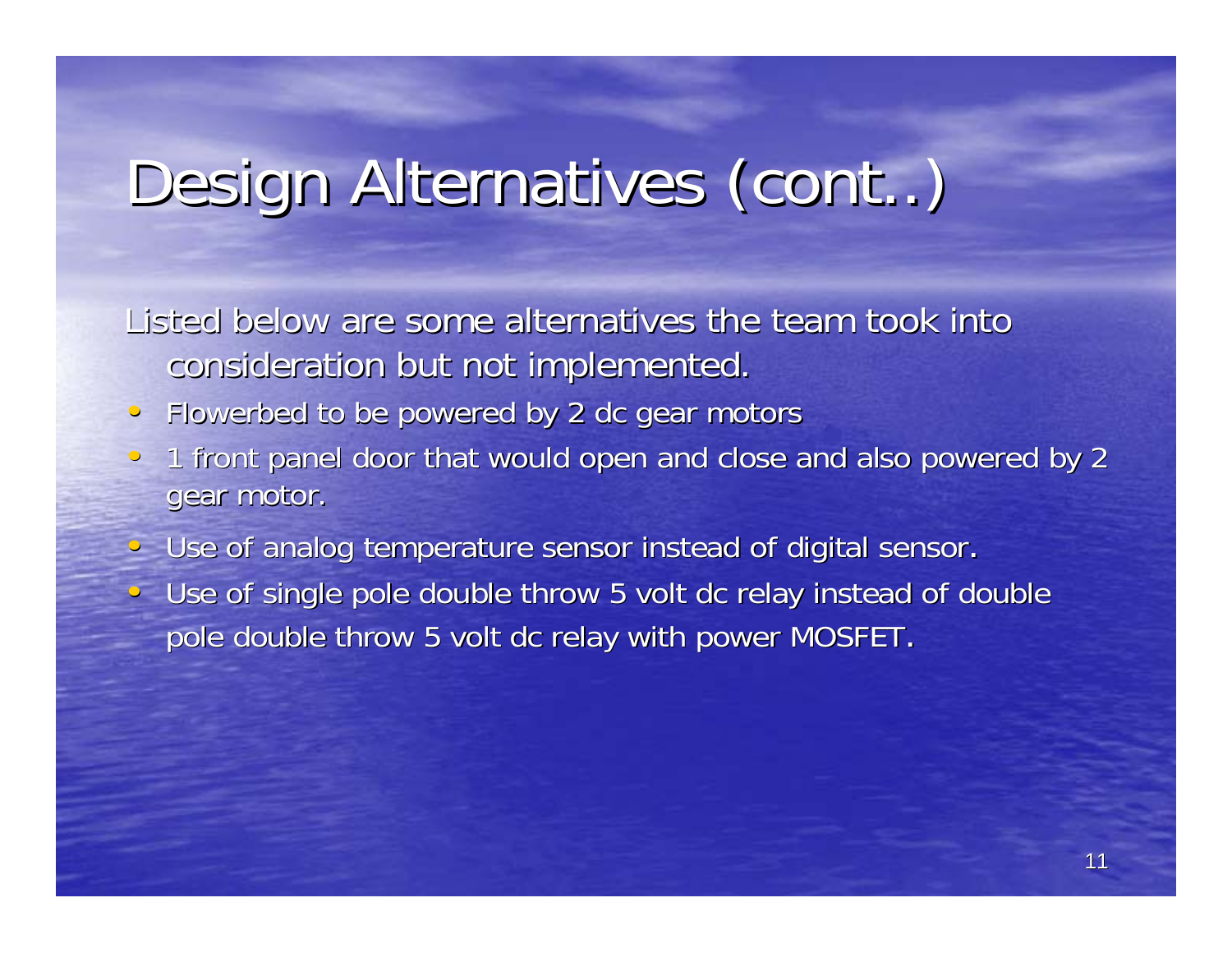## Design Alternatives (cont..)

### Why they were not implemented:

- A lot of power consumption and a very large circuit and software code.
- Team wanted a "1 motor 2 function design" which means the window motor provides the power to slide the flowerbed in and out which would in turn open and close the front doors.
- If analog sensor used, more coding would be needed to convert from ADC (Analog to Digital Converter) to DAC (Digital to Analog Converter)
- If single pole double throw relay used, this would require extra circuit and extra battery to run the motor. So time and cost was the factor here.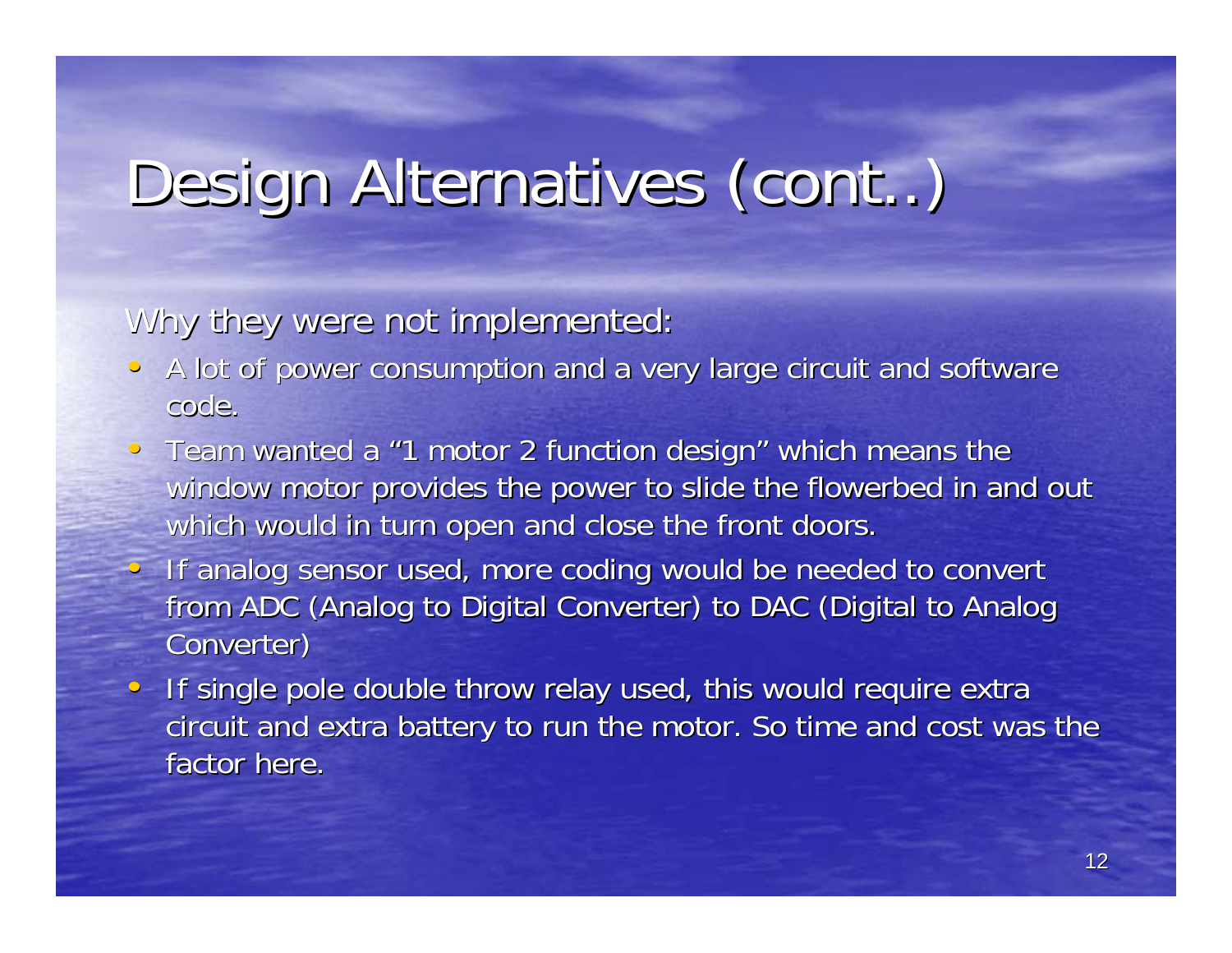### DESIGN SPECIFICATIONS



Block Diagram of the Plant Protector System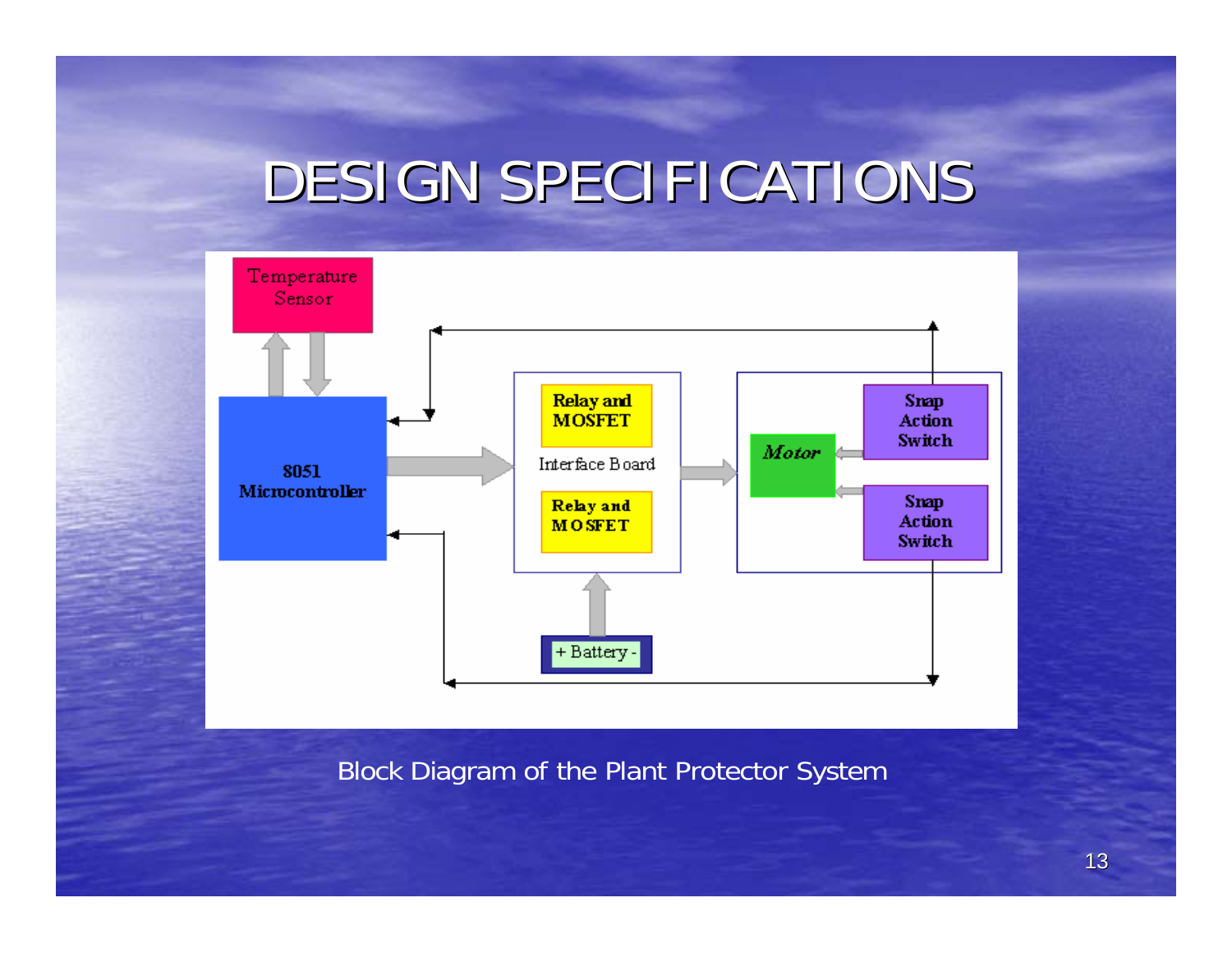## DESIGN SPECIFICATIONS (cont...)

#### $\mathbb C$ Temperature Sensor (DS1620):

 $-$  Reads outside and sends data to microcontroller

#### $\bullet$ Microcontroller:

– Reads temperature, displays the temperature on LCD, and controls relays to turn the motor clockwise and counter clockwise

#### $\subset$ Relays:

- The relays control the motor and help to supplies 12 Volt power from the battery
- $\Box$  Motor:
	- Motor with pulley system slides the flower bed in and out
- $\Box$ Snap Action Switch:
	- Stops the running motor after the flower bed sliding in and out is complete
- $\bullet$ Battery:
	- Supplies power to run the motor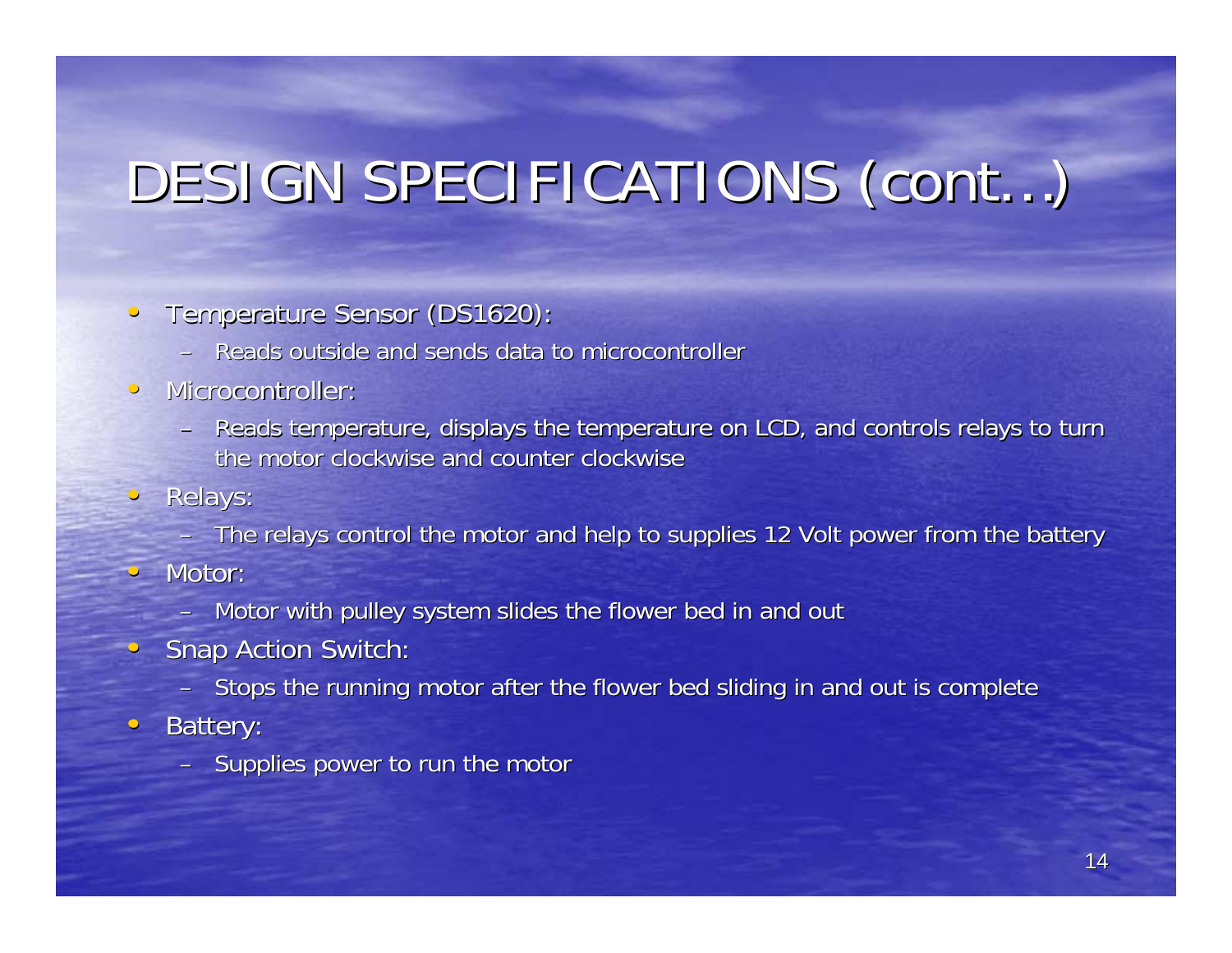### DESIGN DESCRIPTION

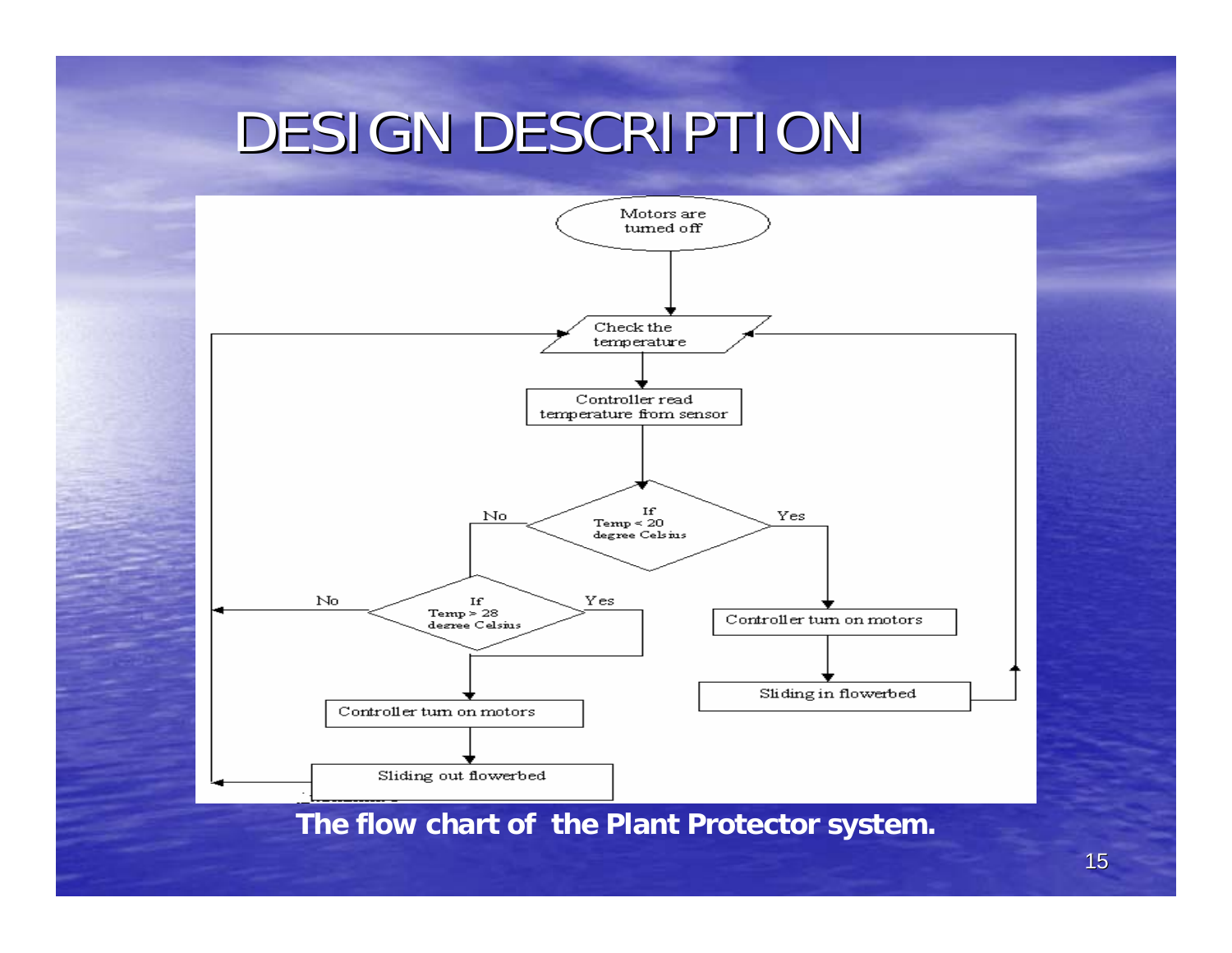## DESIGN DESCRIPTION (cont..)

- $\hspace{0.5pt}$ The temperature sensor DS1620 will read the outside and send that data to the microcontroller.
- $\bullet$ Microcontroller reads temperature and displays on LCD
- $\bullet$ If the temperature<20 degrees celsius, the microcontroller will send a 5V signal to the MOSFET and the relay will activate the motor and retract inside. The process will reverse when the Temperature>28 degrees celsius. The snap action switch will turn off the motor once it has been triggered by the flower bed.
- $\subset$ Opening of the flower bed door is done by pushing action of the flower bed sliding out.
- $\subset$ Closing of the flower bed door is done by pulling action of the attached strings between the doors and the flower bed when the bed is sliding in.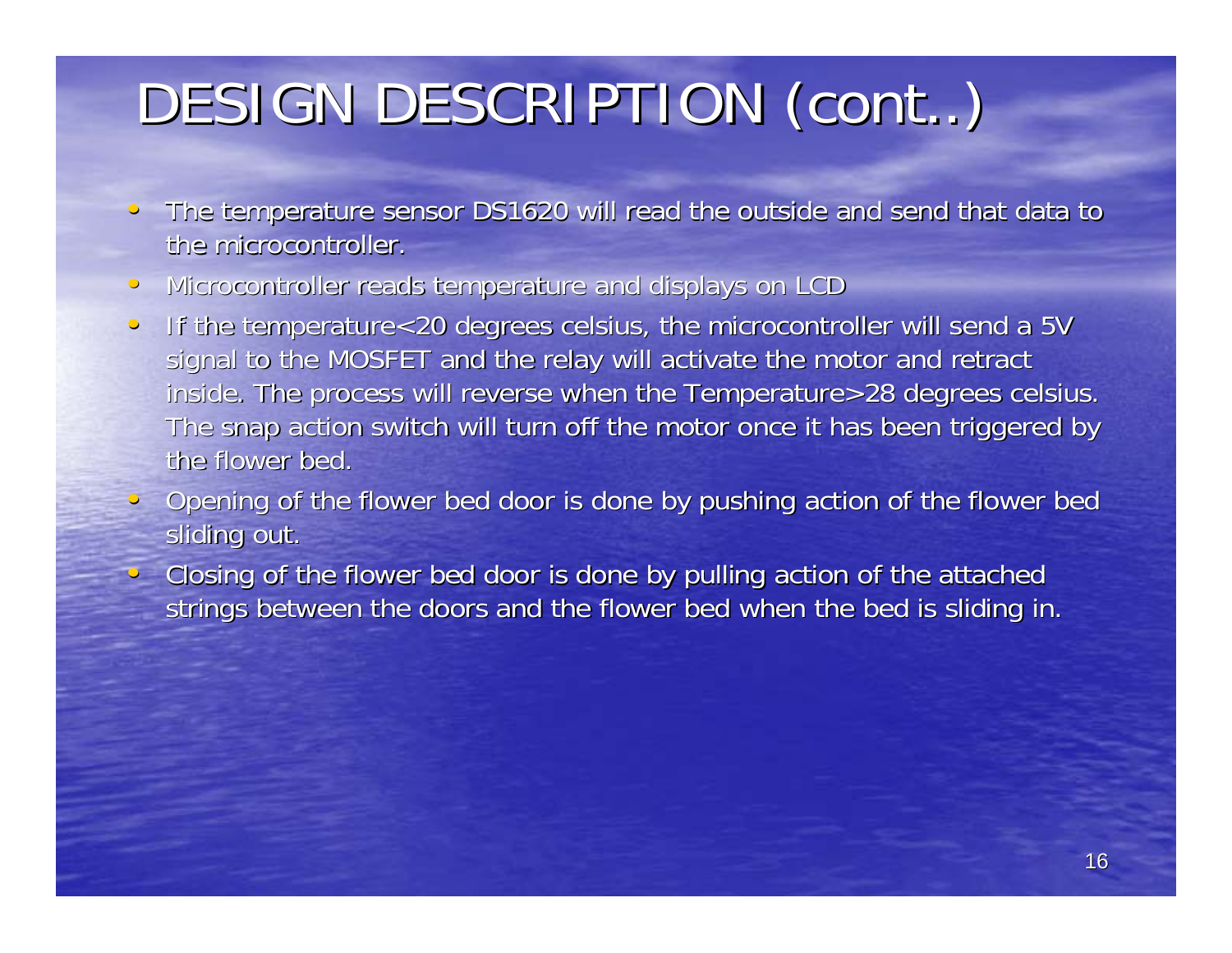## **Construction Details**

- $\mathbb{C}$ **Build the enclosure**
- $\bullet$ Install motor and pulley system
- $\bullet$ Attach pulley system to the flowerbed
- $\mathbb C$ **Build circuit board**
- Install circuit board and manually test it with motor
- $\bullet$ Install all peripheral hardware (temp sensor, LCD, battery)
- Software written then downloaded into microcontroller
- Microcontroller installed and test the functionality of the Plant Protector.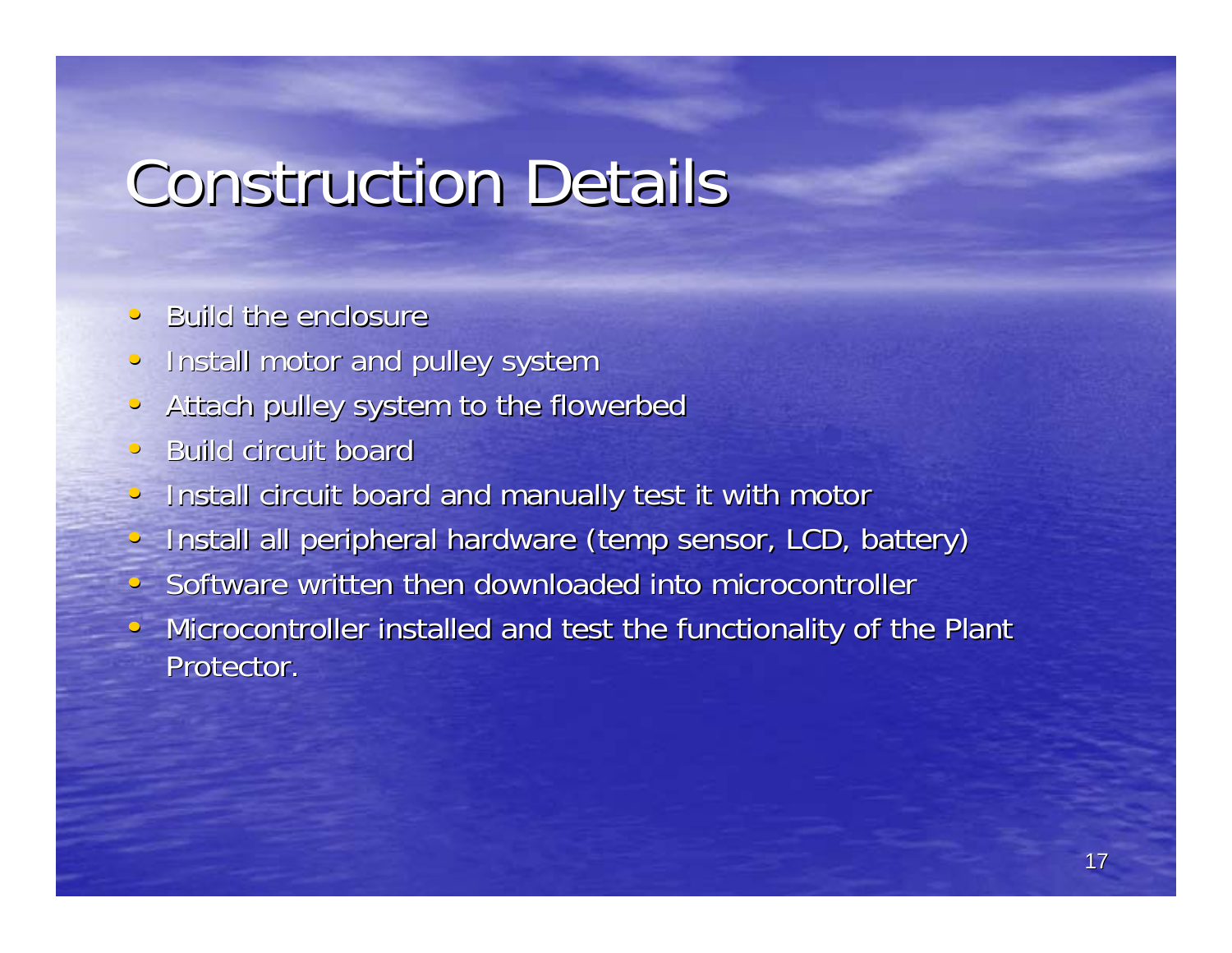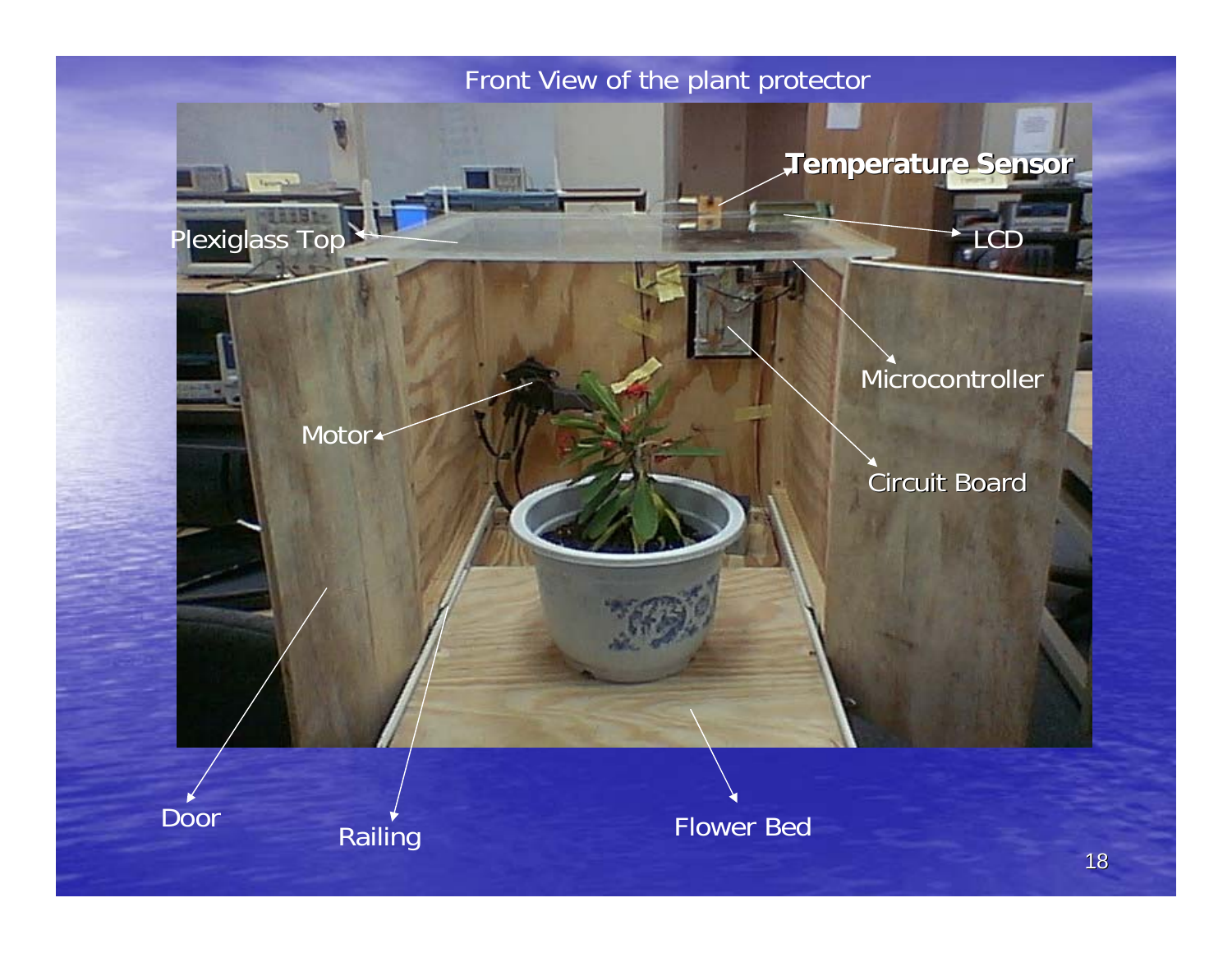### **Cost Analysis**

•In order to determine the actual cost of the project, the team 8 had evaluated the parts that had been used towards the production of the final product.

•The team had taken three important factors to determine the cost of the project, and separated the amount in three different tables and computed the total cost to be **\$6,833.28.** 

•The cost analysis performed by team 8 is basically based on equipment cost, labor cost and the Lab usage cost which is shown in the following tables below.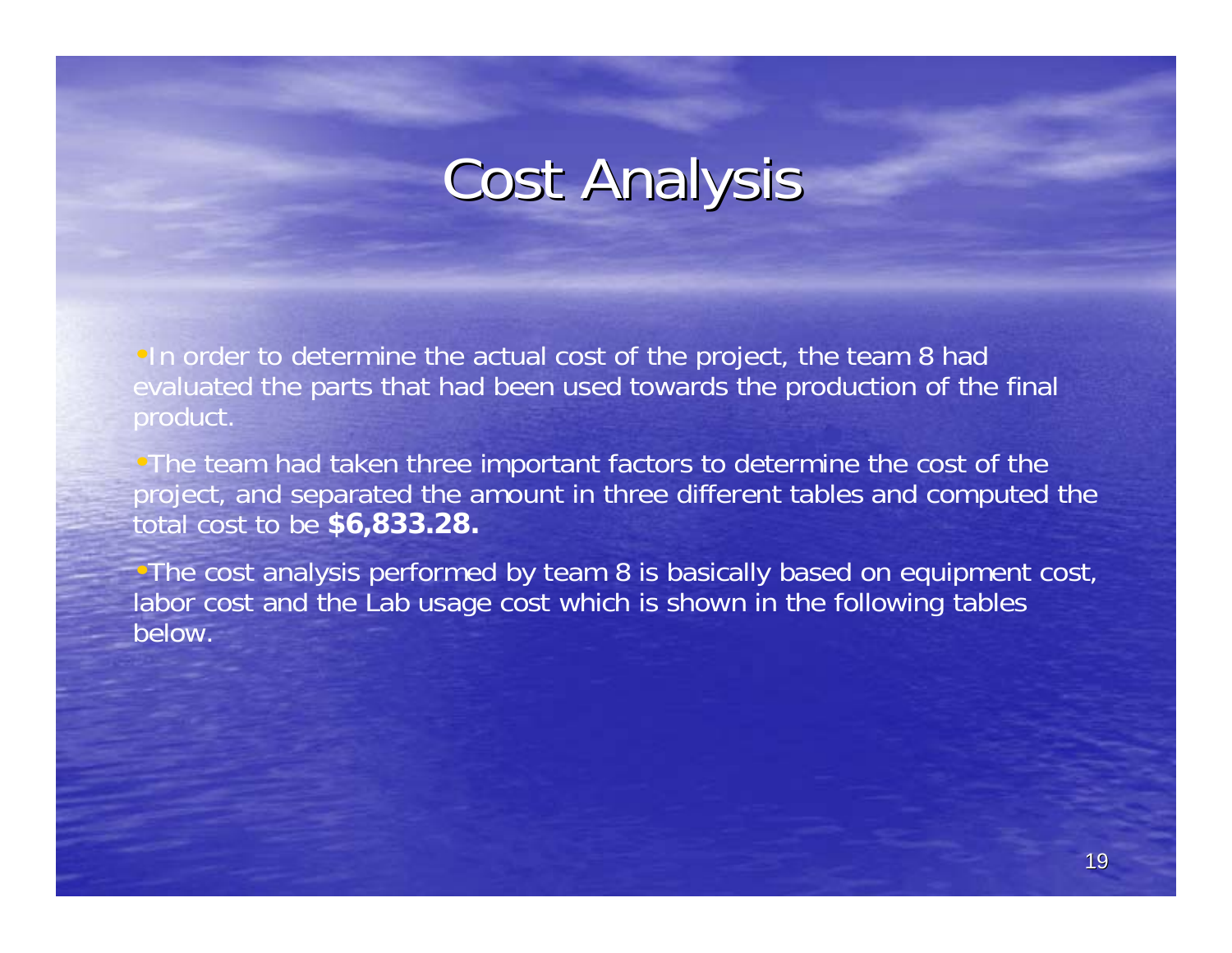### **Cost Analysis Cost Analysis**

|           | Equipments                | Qty            | Price     | <b>Source</b>             |
|-----------|---------------------------|----------------|-----------|---------------------------|
|           | Microcontroller           |                | $$70.00-$ | <b>UH College of Tech</b> |
|           | Cable-BR                  |                | \$6.00    | <b>EPO</b>                |
| $\bullet$ | LCD display               |                | \$7.95    | <b>Lab Inventory</b>      |
|           | Temperature sensor        |                | \$11.24   | Jameco                    |
|           | Windows Regulator         |                | \$24.00   | <b>Astro Auto Parts</b>   |
| $\bullet$ | 12 V dc Battery           |                | \$16.50   | <b>EPO</b>                |
|           | <b>Snap Action switch</b> | $\overline{2}$ | \$6.00    | <b>EPO</b>                |
| $\bullet$ | <b>Relays</b>             | $\overline{2}$ | \$5.90    | <b>Donated</b>            |
|           | <b>Power MOSFET</b>       | $\overline{2}$ | \$5.90    | <b>Donated</b>            |
|           | Resistor                  | $\overline{2}$ | \$0.20    | Lab Inventory             |
|           | <b>Breadboard</b>         |                | \$10.00   | Lab Inventory             |
|           | Wood $(2 x 2)$            | 4              | \$16.00   | <b>Donated</b>            |
| $\bullet$ | <b>Hinges</b>             | $\overline{2}$ | \$2.00    | <b>Donated</b>            |
| $\bullet$ | <b>Plexi Glass</b>        |                | \$30.00   | <b>Donated</b>            |
|           | <b>Super Duster</b>       |                | \$7.95    | <b>EPO</b>                |
| $\bullet$ | 4CON wire                 |                | \$4.64    | Radioshack                |
| ۰         | Miscellaneous             |                | \$25.00   | EPO & Lab Inventory       |
| $\bullet$ | Total                     |                | \$249.28  |                           |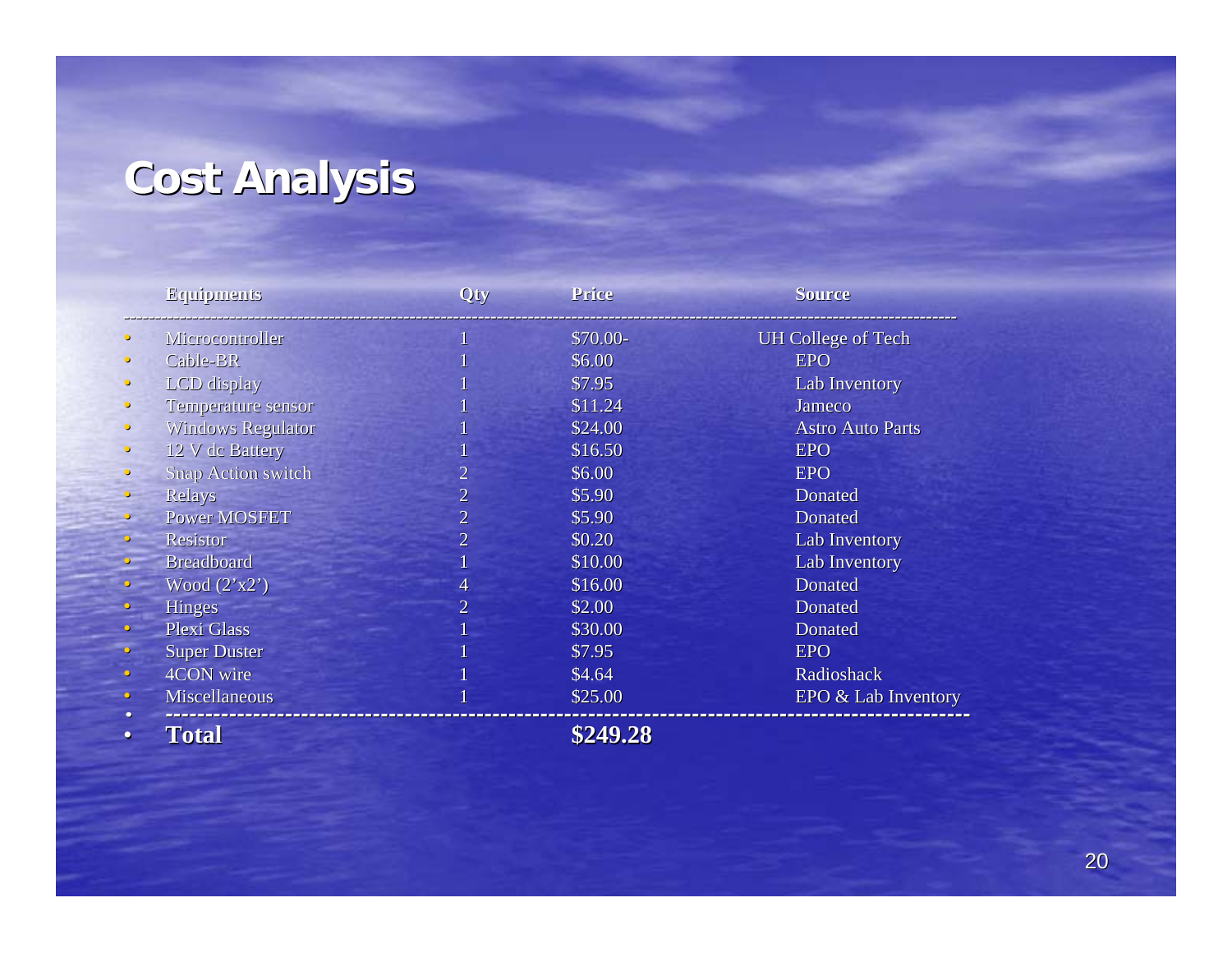### Cost Analysis (cont...)

- > The total hours invested by the group is 124 hrs and each individual invested 31 hrs towards the completion of the project
- $\triangleright$  The dream salary of each individual will based on the hourly rate of \$20.00.
- $\geq$  \$20.00  $*$  2.5  $*$  31hrs = 1550.00.
- $\geq$  Each Team member was charged \$96.00 for the whole semester, from here the team calculated the amount to be \$384.00. \$384.00.
- $\triangleright$  The total estimated labor cost on the project will be \$6200.00

| <b>Project Cost</b>          | Amount     |
|------------------------------|------------|
| <b>Salary of the labor</b>   | \$6,200.00 |
| <b>Cost of the Equipment</b> | \$249.28   |
| <b>Lab Usage Fees</b>        | \$384.00   |
| Total                        | \$6,833.28 |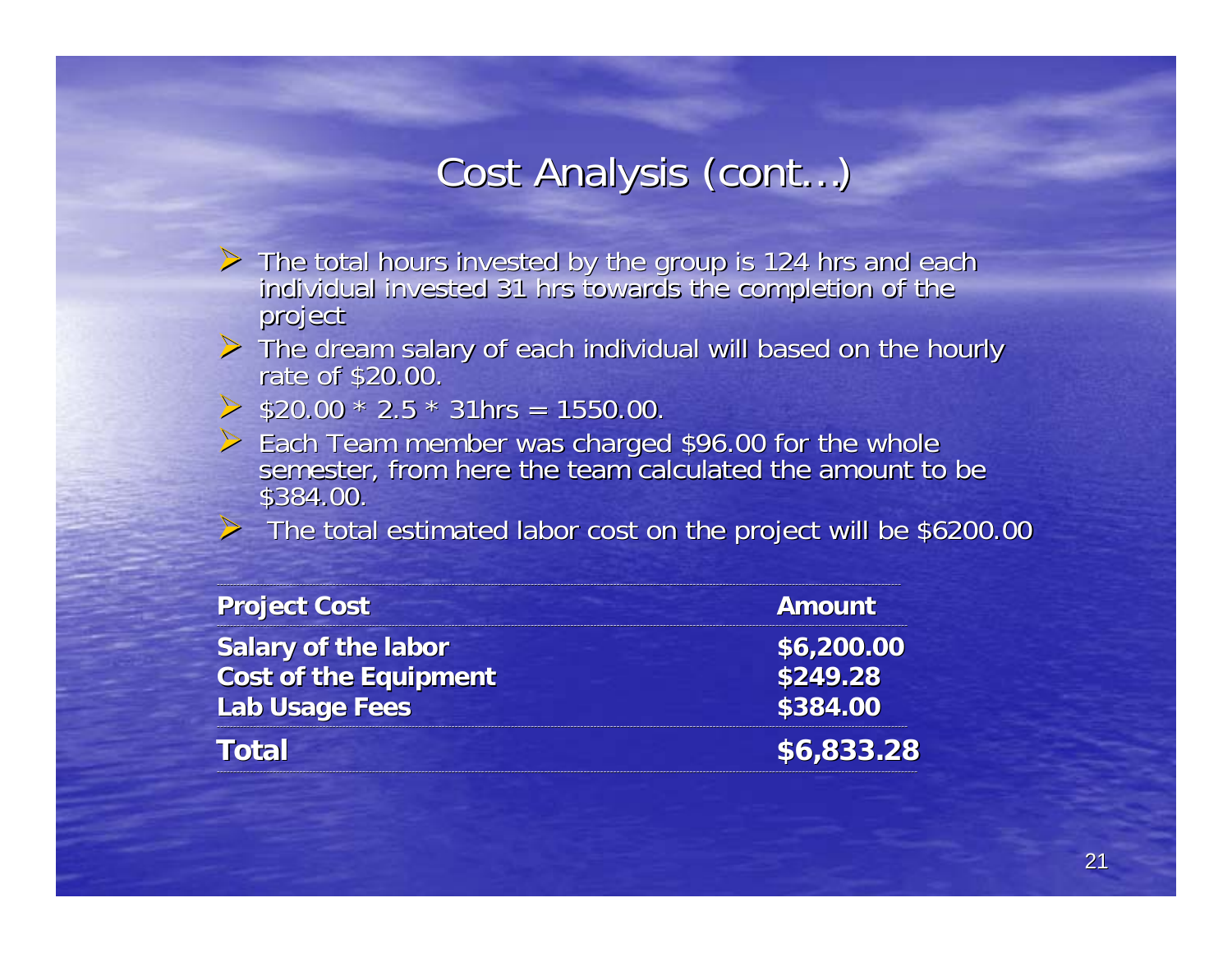### **Gantt Chart for team 8 Gantt Chart for team 8**

| $\bullet$    | Task Name                                                                 | <b>Duration</b> | Start                               | Finish                         | Predecessor |                  | April 2005<br>May 2005<br>June 2005<br>23 26 29 1 4 7 10 13 16 19 22 25 28 1 4 7 10 13 16 19 22 25 28 31 3 6 9 12 15 18 21 |
|--------------|---------------------------------------------------------------------------|-----------------|-------------------------------------|--------------------------------|-------------|------------------|----------------------------------------------------------------------------------------------------------------------------|
| √⊜           | Project Proposal                                                          | 0 days          | Thu 2/17/05                         | Thu 2/17/05                    |             |                  |                                                                                                                            |
|              | $\Box$ Hardware design and test phase                                     | 26 days?        | Fri 2/18/05                         | Mon 3/21/05 1                  |             |                  |                                                                                                                            |
| ✓            | Team phase meeting                                                        | 1 day           | Fri 2/18/05                         | Fri 2/18/05                    |             | red Ali,Thanh Vu |                                                                                                                            |
| ✓ຣ           | Start development of hardware design                                      | 7 days          | Sat 2/19/05                         | Fri 2/25/05 3                  |             |                  |                                                                                                                            |
| ✓ຣ           | Start development of mechanical design                                    | 7 days?         | Tue 3/1/05                          | Mon 3/7/05                     | $\vert$ 4   | hanh Vu          |                                                                                                                            |
| ✓◈           | Implement parts into design                                               | 3 days?         | Tue 3/8/05                          | Fri 3/11/05                    | $\vert$ 5   |                  |                                                                                                                            |
| ✓❀           | Assemble and solder components                                            | 1.5 days?       | Fri 3/11/05                         | Sun 3/13/05 6                  |             | ramod Shrestha   |                                                                                                                            |
| 田多           | Spring Break                                                              | 1 day?          | Mon 3/14/05                         | Sun 3/20/05 7                  |             |                  |                                                                                                                            |
| ✓            | Test and verify Manually                                                  | 1 day?          | Mon 3/21/05                         | Mon 3/21/05 8<br>Sun 4/17/05 9 |             |                  | Mustafa Khan,Pramod Shrestha,Syed Ali,Thanh Vu                                                                             |
|              | $\Box$ Software design and test Phase                                     | 1 day?          | 27 days? Tue 3/22/05<br>Tue 3/22/05 | Tue 3/22/05                    |             |                  | Mustafa Khan,Pramod Shrestha,Syed Ali,Thanh Vu                                                                             |
| ✓❀           | Team Phase meeting<br>Start development of software algorithm & flowcharl | 3 days?         | Wed 3/23/05                         | Fri 3/25/05                    | 11          |                  | Pramod Shrestha                                                                                                            |
|              | Write the code in C Micro                                                 | 9 days?         | Sat 3/26/05                         | Sun 4/3/05                     | 12          |                  | <b>Pramod Shrestha</b>                                                                                                     |
|              | Test/Debug software                                                       | 8 days?         | Mon 4/4/05                          | Mon 4/11/05 13                 |             |                  | <b>Leramod Shrestha</b>                                                                                                    |
|              | Verify software                                                           | 4 days?         | Thu 4/14/05                         | Sun 4/17/05 14                 |             |                  | <b>Pramod Shrestha</b>                                                                                                     |
|              | $\Box$ Interface Phase                                                    | 2 days?         | Mon 4/18/05                         | Tue 4/19/05                    |             |                  |                                                                                                                            |
| $\checkmark$ | Team phase meeting                                                        | 1 day?          | Mon 4/18/05                         | Mon 4/18/05                    |             |                  | g, Mustafa Khan,Pramod Shrestha,Syed All,Thanh Vu                                                                          |
|              | Download code into 8051 Microcontroller                                   | 1 day?          | Tue 4/19/05                         | Tue 4/19/05 17                 |             |                  | <b>Pramod Shrestha</b>                                                                                                     |
|              | $\Box$ Project Testing phase                                              |                 | 8 days?   Wed 4/20/05               | Wed 4/27/05                    |             |                  |                                                                                                                            |
| ✓❀           | Complete testing phase                                                    | 6 days?         | Wed 4/20/05                         | Mon 4/25/05                    |             |                  | Mustafa Khan,Pramod Shrestha,Syed Ali,Thanh Vu                                                                             |
| ✓ຣ           | Final report and finishing touch project                                  | 2 days?         | Tue 4/26/05                         | Wed 4/27/05 20                 |             |                  | Mustafa Khan,Pramod Shrestha,Syed Ali,Thanh Vu                                                                             |
| 田多           | Delivery Final Product                                                    | 0 days          | Thu 4/28/05                         | Thu 4/28/05 21                 |             |                  | 4/28                                                                                                                       |
|              |                                                                           |                 |                                     |                                |             |                  |                                                                                                                            |
|              |                                                                           |                 |                                     |                                |             |                  |                                                                                                                            |
|              |                                                                           |                 |                                     |                                |             |                  |                                                                                                                            |
|              |                                                                           |                 |                                     |                                |             |                  |                                                                                                                            |
|              |                                                                           |                 |                                     |                                |             |                  |                                                                                                                            |
|              |                                                                           |                 |                                     |                                |             |                  |                                                                                                                            |
|              |                                                                           |                 |                                     |                                |             |                  |                                                                                                                            |
|              |                                                                           |                 |                                     |                                |             |                  |                                                                                                                            |
|              |                                                                           |                 |                                     |                                |             |                  |                                                                                                                            |
|              |                                                                           |                 |                                     |                                |             |                  |                                                                                                                            |
|              |                                                                           |                 |                                     |                                |             |                  |                                                                                                                            |
|              |                                                                           |                 |                                     |                                |             |                  |                                                                                                                            |
|              |                                                                           |                 |                                     |                                |             |                  |                                                                                                                            |
|              |                                                                           |                 |                                     |                                |             |                  |                                                                                                                            |

22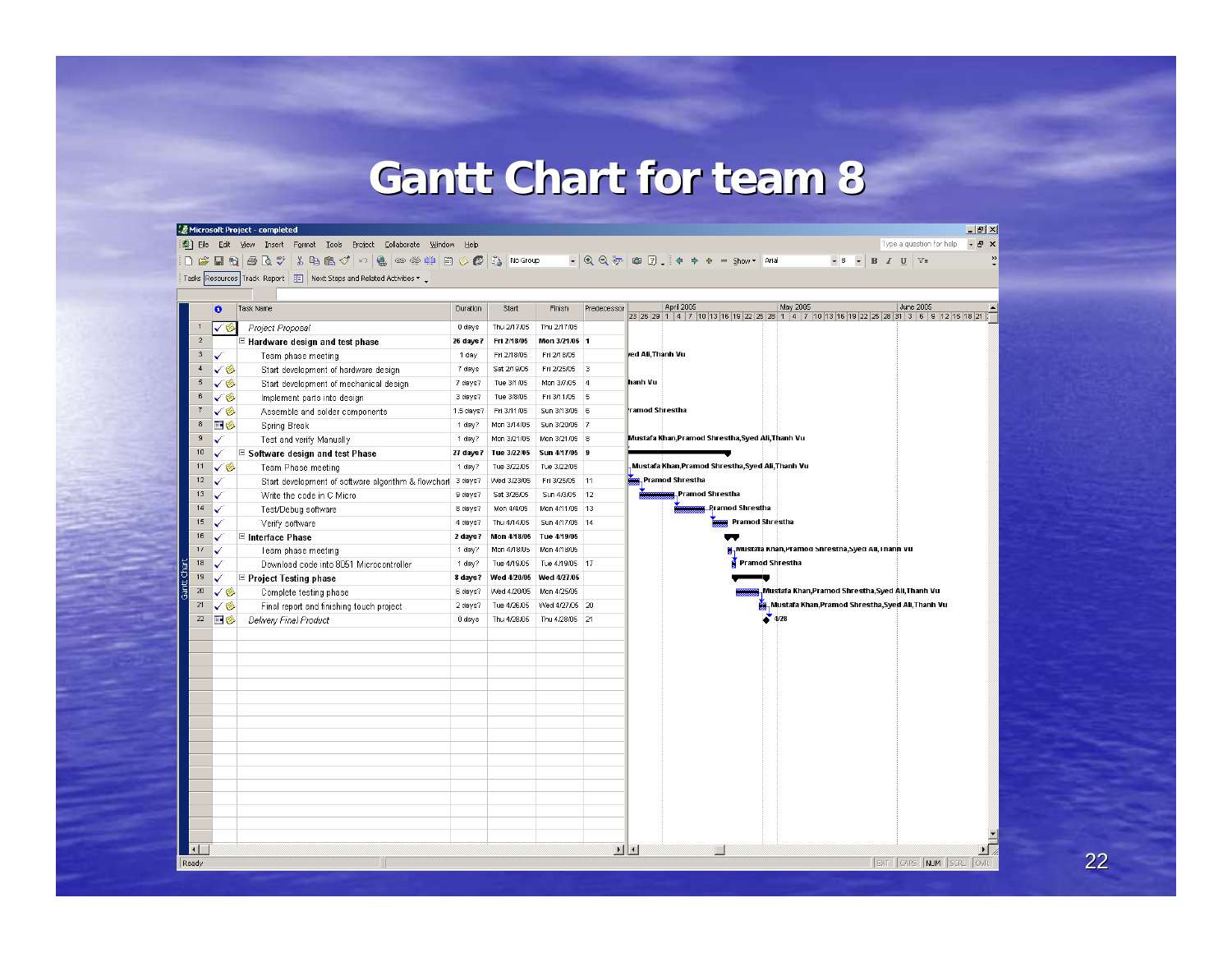### Project Schedule

- $\bigcirc$ **•** February 18 -- Hardware design and test Phase.
- March 1 -- Mechanical Design
- $\bigcirc$ • March 8 -- implements parts into design
- $\bullet$  March 11 -- Assemble and solder components
- $\bullet$  March 21 -- Test and verify manually
- $\bullet$  March 22 -- software design and test phase
- $-$  March 23 -- start development of software algorithm & Flowchart
- $\bullet$  April 4 -- Test/Debug Software
- $\bullet$  April 14 -- Verify and test the software
- April 18 - Interface the circuit with the microcontroller
- $\bullet$  April 20 -- Project testing phase
- April 26 -- Final testing phase and completing the final report
- April 28 -- Delivery of the final Product "The plant Protector"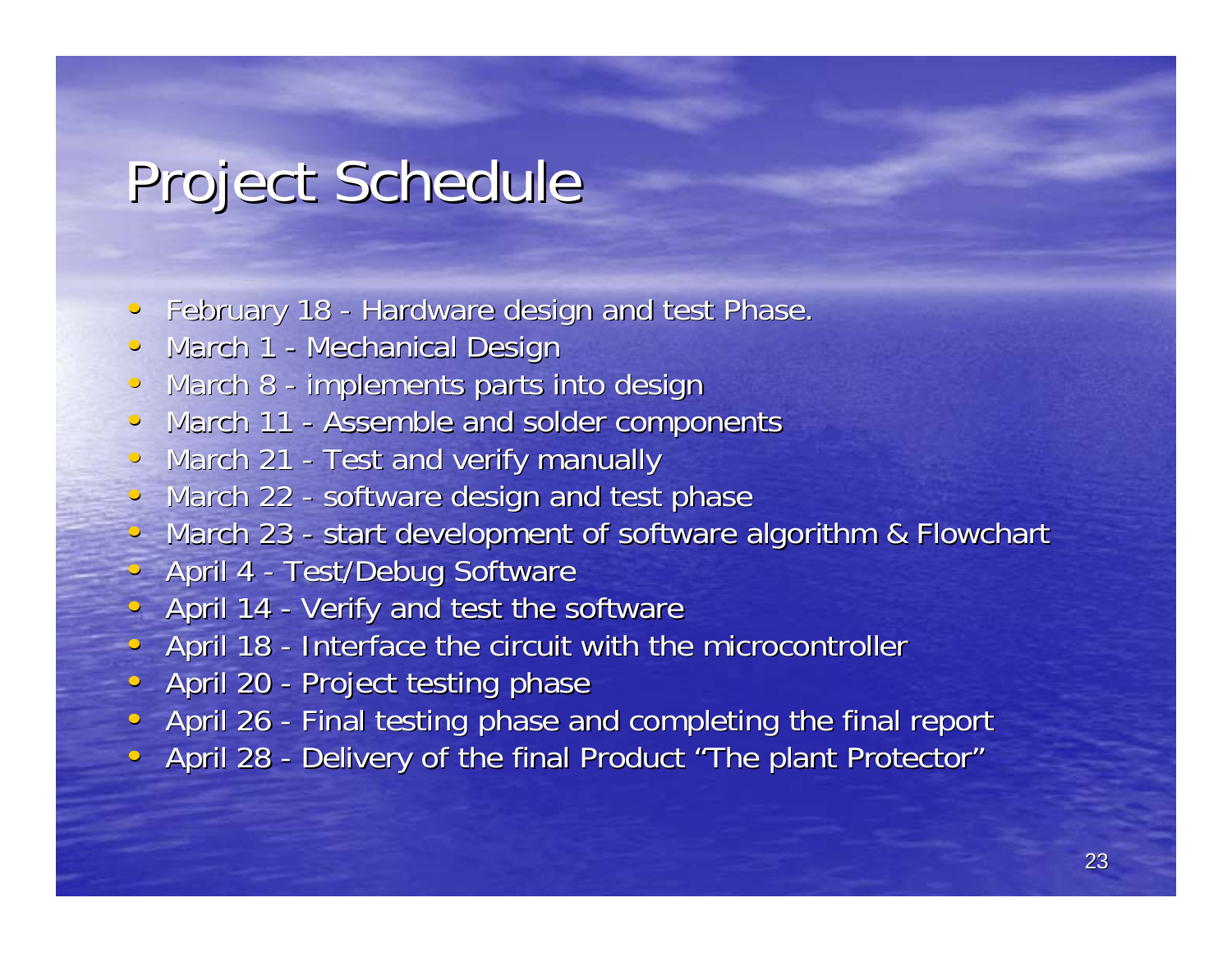## Conclusion

 $\mathbf{C}$ 

 $\, \cap \,$ 

- $\bigcirc$ The team members demonstrated the idea of a prototype, automated cold frame storage unit as our senior project.
- •Team 8 has accomplish its goals of developing a prototype cold<br>frame unit, to store a potted plants under freezing weather conditions.
- $\cap$ The main purpose of this unit is to automatically store a plant in<br>the cold frame during the freezing temperature and then release<br>the plant when the temperature rises.
	- It will providing an alternative for gardeners to protect their plants<br>automatically depending on the weather conditions.
	- Therefore the automated device The Plant Protector can protect<br>expensive plants providing suitable environment for the plants<br>under freezing conditions.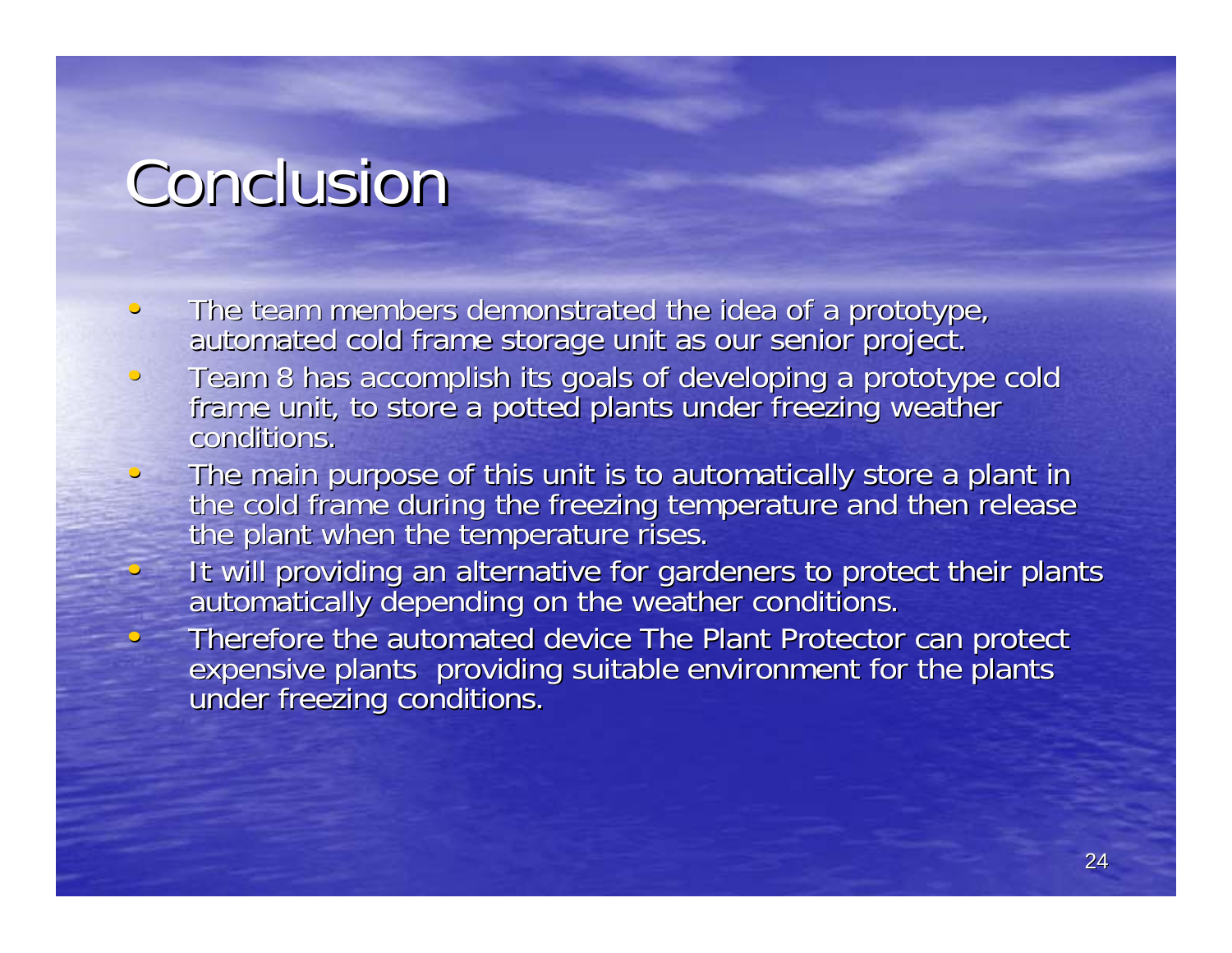### The Plant Protector: References

- ¾Atmel Products</u>. Atmel Corporation. 2005. 11 Feb. 2005. < http://atmel.com/dyn/products/datasheets.asp?family\_id=604> < http://atmel.com/dyn/products/datasheets.asp?family\_id=604>
- $\blacktriangleright$ Botanical Winter Plant. Vicent Martínez Company 2005. 11 Feb. 2005. <http://www.botanical-online.com/florcuidarplantasinviernoangles.htm
- $\triangleright$ Cold Protection Designs. Cool TROPIX 2005. 11 Feb. 2005. <http://www.tct.netfirms.com/tropics/coldprtc.html
- ¾Division of Research. The University of Houston. 2005. 11 Feb. 2005. <http://www.research.uh.edu/otm/legal.html
	- Weather History. CityRating.com. 2004. Feb 7th 2005 < http://www.cityrating.com/weatherhistory.asp > < http://www.cityrating.com/weatherhistory.asp >

¾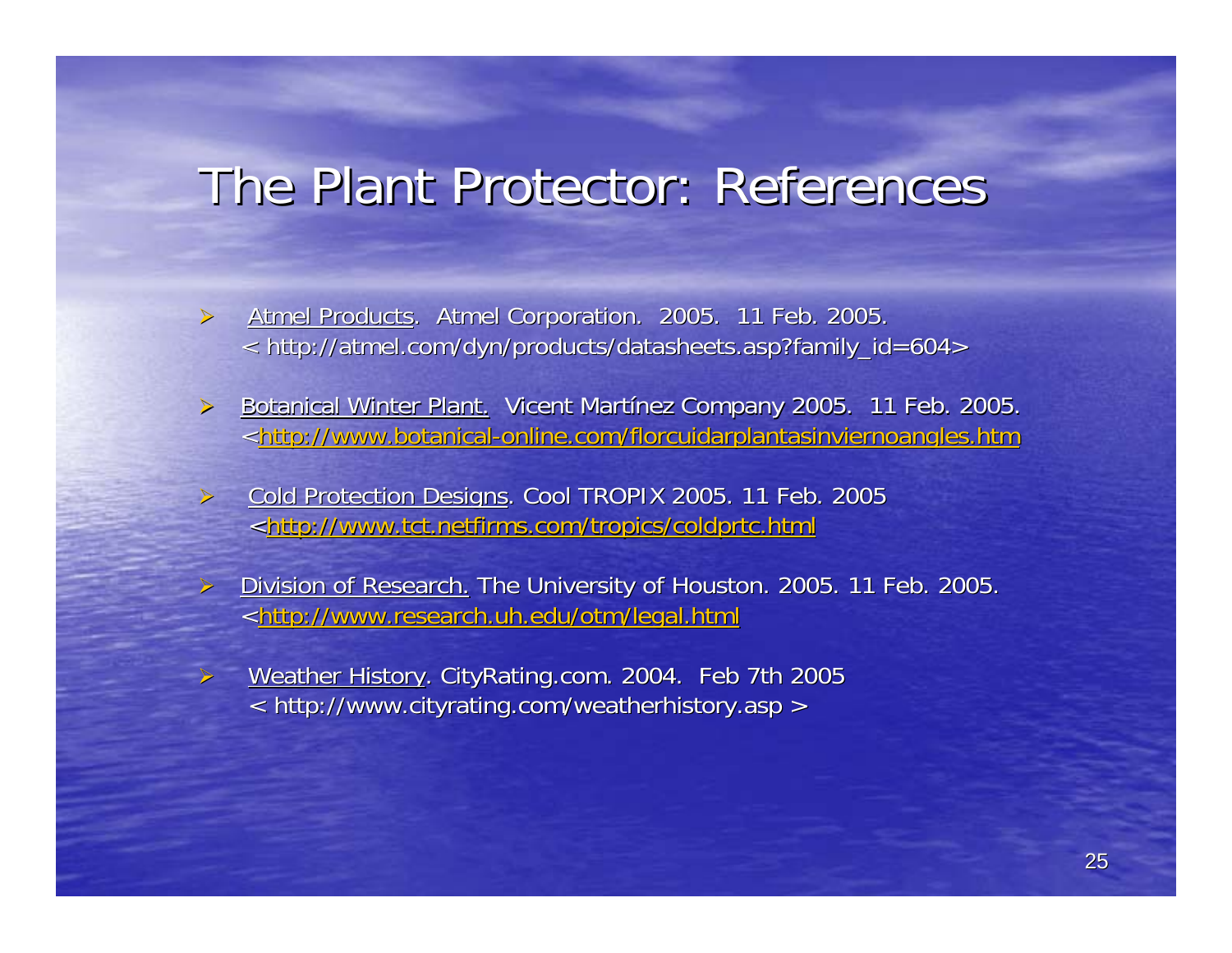### **Thank You Very Much for Your Time and Attention.**

### **Questions & Comments?**

# **THANK YOU**